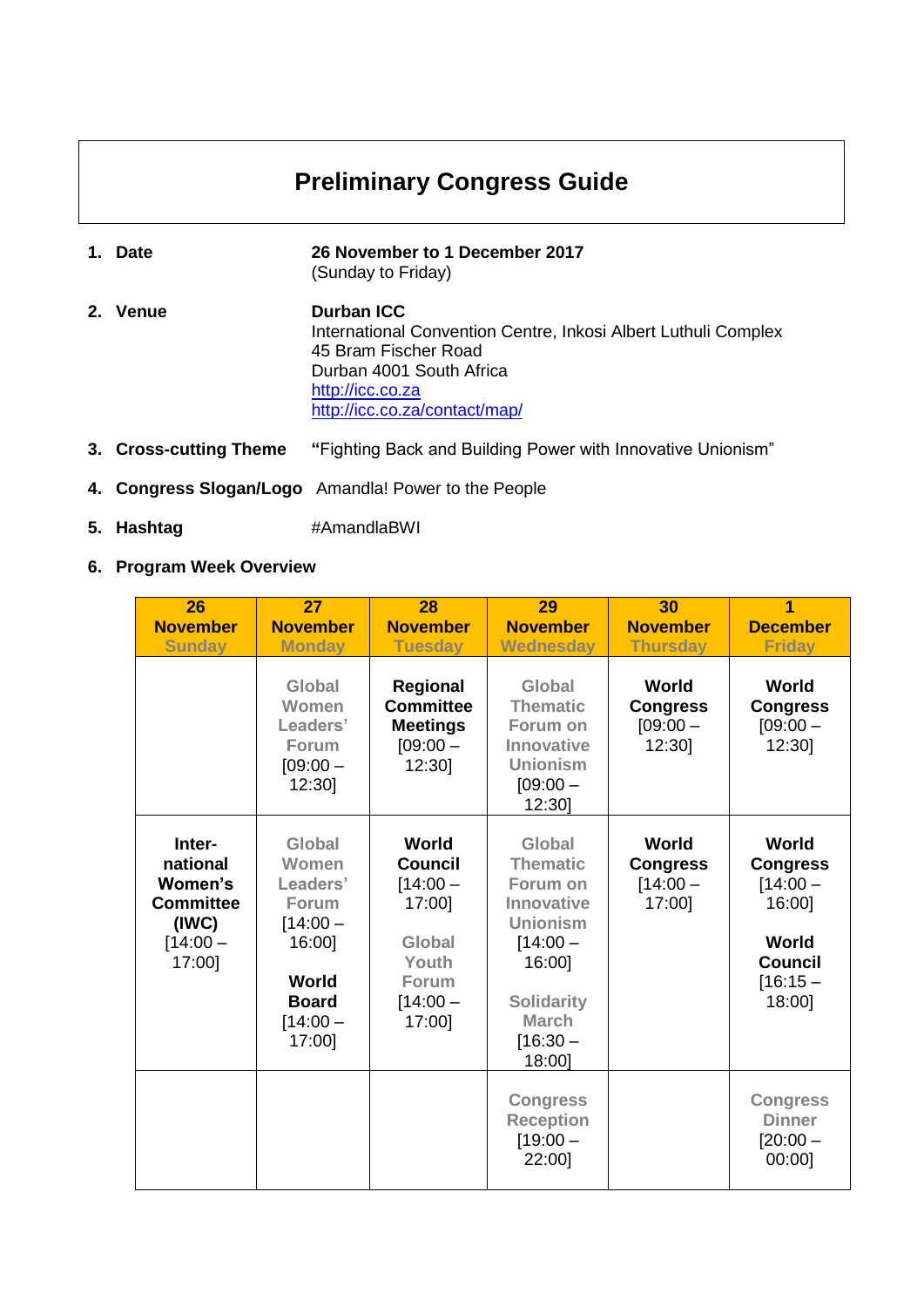#### **7. Timetable for 2017**

| <b>ITEMS</b>                                            | 2 <sup>nd</sup> Quarter                                                                                                       | 3rd Quarter                                                                                           | 4 <sup>th</sup> Quarter                                                                                                                     |
|---------------------------------------------------------|-------------------------------------------------------------------------------------------------------------------------------|-------------------------------------------------------------------------------------------------------|---------------------------------------------------------------------------------------------------------------------------------------------|
| <b>Statutory</b><br><b>Timelines</b>                    | <b>Approval of</b><br><b>Congress Documents</b><br>by World Board (May)<br><b>Deadline</b> for Call for<br>Congress (April 1) | <b>Mailing of Congress</b><br><b>Documents</b><br>(1 August)                                          | 4 <sup>th</sup> Congress of BWI,<br>Durban South Africa<br>$(27 November - 1$<br>December)                                                  |
| <b>Nominations</b><br>and<br><b>Elections</b>           |                                                                                                                               | <b>Deadline of Nominations</b><br>(1 August)                                                          | Elections at the $4th$<br>Congress                                                                                                          |
| <b>Amendments</b><br>to Statute +<br><b>Resolutions</b> | Processing:<br>Resolutions/<br>Amendments                                                                                     | <b>Deadline of Resolutions/</b><br>Amendments<br>(1 August)<br>Processing: Resolutions/<br>Amendments | Processing: Resolutions<br>Amendments<br>Adoption of<br><b>Resolutions at</b><br>Congress                                                   |
| <b>Strategic</b><br>Plan                                | Adoption of the Draft<br>Strategic Plan by<br>World Board (10 May)                                                            | Lay-out and Design and<br><b>Distribution of Final Draft</b><br>Text                                  | Emergency<br>Resolutions for<br>inclusion in the Draft<br>Strategic Plan<br>Approval of the<br>Strategic Plan 2018-<br>2021 by the Congress |

# **8. Flights**

Intercontinental flights use Johannesburg and Cape Town as Hubs to South Africa and then to Durban. South African Airways and other budget airlines fly to Durban from these 2 cities.

So far as available in airline websites (as of 5 February), there are also international flights landing in Durban like Emirates (direct from Dubai landing at 17:05), Qatar Airways (technical stop and no aircraft change in Johannesburg landing at 17:00) and Turkish Airlines (stop-over in Johannesburg and landing at Durban at 13:40).

### **9. Hotels**

So far we have reserved 3 Hotels which are within 5 to 8-minute drive to the ICC. See the prices based on the OANDA currency converter [www.oanda.com](http://www.oanda.com/)

# **Southern Sun Elangeni-Maharani (4 stars)**

Address: 63 Snell Parade, Durban, 4001, South Africa Phone: + 27 31 362 13 00 Fax: + 27 31 332 55 27 Web site: <https://www.tsogosun.com/southern-sun-elangeni-maharani>